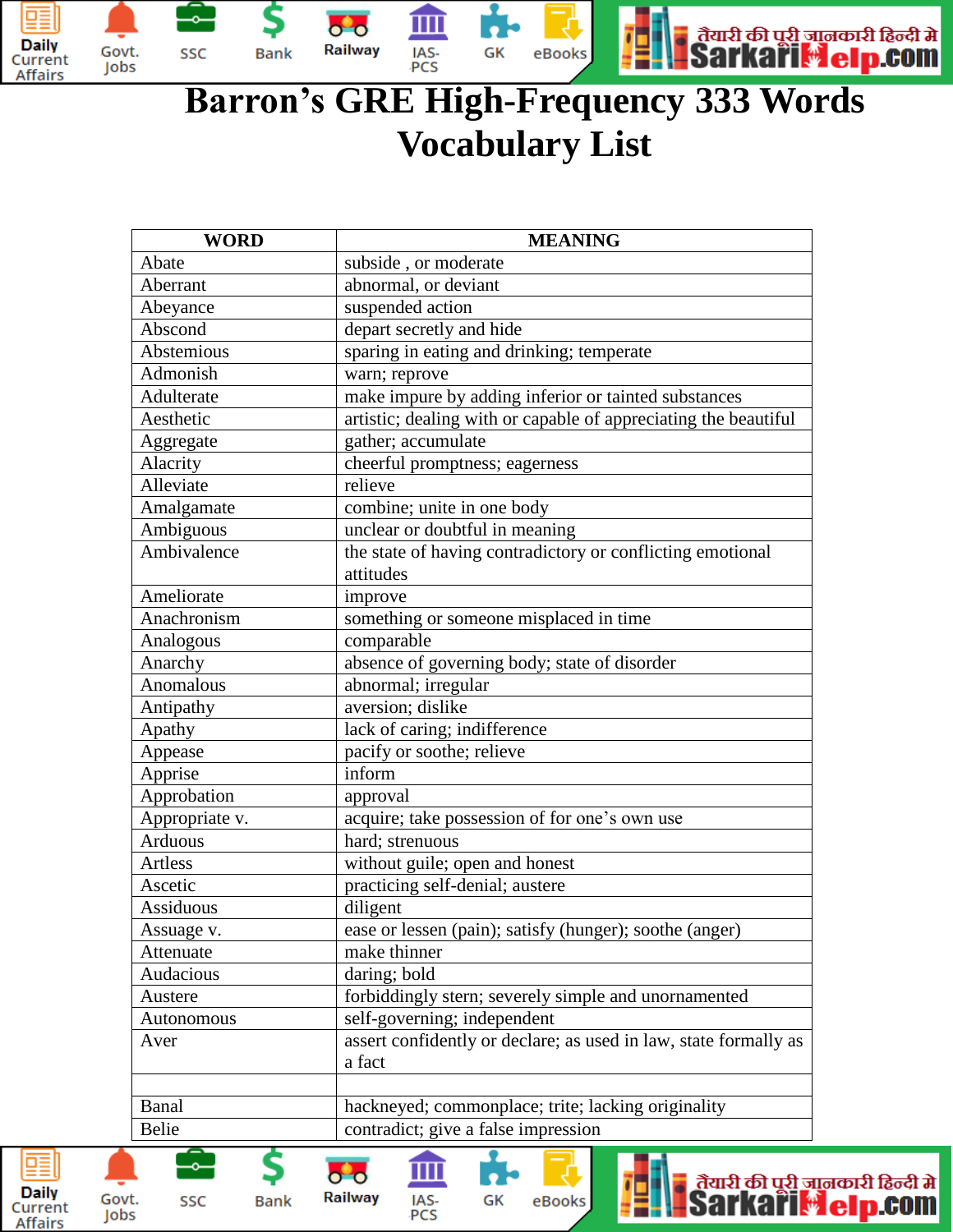

Govt.

Jobs

 $\overline{\ }$ SSC

\$ **Bank** 

IAS-<br>PCS Railway

 $\bullet$   $\bullet$ 

血





| Beneficent        | kindly; doing good                                              |
|-------------------|-----------------------------------------------------------------|
| <b>Bolster</b>    | support; reinforce                                              |
| Bombastic         | pompous; using inflated language                                |
| Boorish           | rude; insensitive                                               |
| Burgeon           | grow forth; send out buds                                       |
| <b>Burnish</b>    | make shiny by rubbing; polish                                   |
| Buttress v.       | support; prop up                                                |
|                   |                                                                 |
| Capricious        | unpredictable; fickle                                           |
| Castigation       | punishment; severe criticism                                    |
| Catalyst          | agent that increases the pace of a chemical action              |
| Caustic           | burning; sarcastically biting                                   |
| Chicanery         | trickery; deception                                             |
| Coagulate         | thicken; congeal; clot                                          |
| Coda              | concluding section of a musical or literary composition;        |
|                   | summarizes or concludes                                         |
| Cogent            | convincing                                                      |
| Commensurate adj. | corresponding in extent, degree, etc.; proportionate            |
| Compendium        | brief, comprehensive summary                                    |
| Complaisant       | trying to please; overly polite; obliging                       |
| Compliant         | yielding; conforming to requirements                            |
| Conciliatory      | reconciling; soothing                                           |
| Condone           | overlook; forgive; give tacit approval; excuse                  |
| Confound          | confuse; puzzle                                                 |
| Connoisseur       | person competent to act as a judge of art; a lover of art       |
| Contention        | claim; thesis                                                   |
| Contentious       | quarrelsome                                                     |
| Contrite          | penitent                                                        |
| Conundrum         | riddle; difficult problem                                       |
| Converge          | approach; tend to meet; come together                           |
| Convoluted        | coiled around; involved; intricate                              |
| Craven            | cowardly                                                        |
|                   |                                                                 |
| Daunt             | intimidate; frighten                                            |
| Decorum           | propriety; orderliness and good taste in manners                |
| Default           | failure to act                                                  |
| Deference         | courteous regard for another's wishes                           |
| Delineate         | portray; depict; sketch                                         |
| Denigrate         | blacken                                                         |
| Deride            | ridicule; make fun of                                           |
| Derivative        | unoriginal; obtained from another source                        |
| Desiccate         |                                                                 |
| Desultory         | dry up<br>aimless; haphazard; digressing at random              |
| Deterrent         | Something that discourages; hindrance                           |
|                   |                                                                 |
| Diatribe n.       | bitter scolding; invective                                      |
| Dichotomy         | split; branching into two parts (especially contradictory ones) |
| Diffidence        | <b>Shyness</b>                                                  |
| Diffuse adj.      | wordy, rambling, spread out (like a gas)                        |
|                   | ਾ ਕਿਸ ਕਿੱਚ ਕਿ                                                   |



Govt.

Jobs

SSC



Railway

**Bank** 

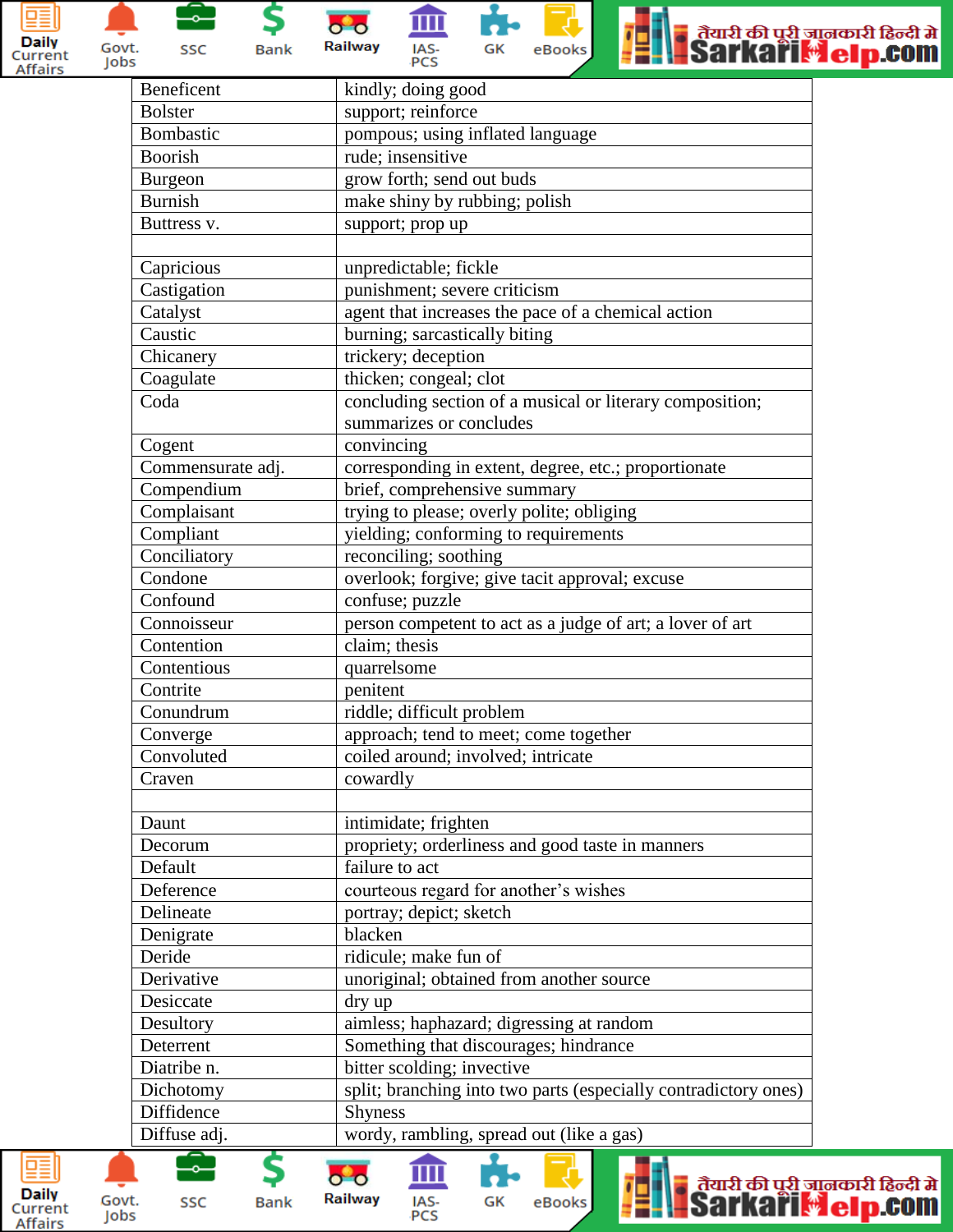



\$ ⊸⊣ SSC **Bank** 

 $\bullet$   $\bullet$ Railway



血

IAS-<br>PCS



■ तैयारी की पूरी जानकारी हिन्दी में<br>■Sarkari <mark>☆ el p.com</mark>

| Digression     | Wandering away from the subject                              |
|----------------|--------------------------------------------------------------|
| Dirge          | Lament with music                                            |
| Disabuse       | correct a false impression; undeceive                        |
| Discerning     | mentally quick and observant; having insight                 |
| Discordant     | not harmonious; conflicting                                  |
| Discredit      | defame; destroy confidence in; disbelieve                    |
| Discrepancy    | lack of consistency; difference                              |
| Discrete adj.  | separate; unconnected; consisting of distinct parts          |
| Disingenuous   | lacking genuine candor; insincere                            |
| Disinterested  | unprejudiced                                                 |
| Disjointed     | lacking coherence; separated at the joints                   |
| <b>Dismiss</b> | eliminate from consideration; reject                         |
| Disparage      | belittle                                                     |
| Disparate adj. | basically different; unrelated                               |
| Dissemble v.   | disguise; pretend                                            |
| Disseminate    | distribute; spread; scatter (like seeds)                     |
| Dissolution    | disintegration; looseness in morals                          |
| Dissonance     | discord; opposite of harmony                                 |
| Distend        | expand; swell out                                            |
| Distill        | purify; refine; concentrate                                  |
| Diverge        | vary; go in different directions from the same point         |
| Divest         | strip; deprive                                               |
| Document       | provide written evidence                                     |
| Dogmatic       | opinionated; arbitrary; doctrinal                            |
| Dormant        | sleeping; lethargic; latent                                  |
| Dupe           | someone easily fooled                                        |
|                |                                                              |
| Ebullient      | showing excitement; overflowing with enthusiasm              |
| Eclectic       | selective; composed of elements drawn from disparate         |
|                | sources                                                      |
| Efficacy       | power to produce desired effect                              |
| Effrontery     | impudence; shameless boldness; sheer nerve;                  |
|                | presumptuousness                                             |
| Elegy          | poem or song expressing lamentation                          |
| Elicit         | draw out by discussion                                       |
| Embellish      | adorn; ornament; enhance, as a story                         |
| Empirical      | based on experience                                          |
| Emulate        | imitate; rival                                               |
| Endemic        | prevailing among a specific group of people or in a specific |
|                | area or country                                              |
| Enervate       | weaken                                                       |
| Engender       | cause; produce                                               |
| Enhance        | increase; improve                                            |
| Ephemeral      | short-lived; fleeting                                        |
| Equanimity     | calmness of temperament; composure                           |
| Equivocate     | lie; mislead; attempt to conceal the truth                   |
| Erudite        | learned; scholarly                                           |
| Esoteric       | hard to understand; known only to the chosen few             |
|                | तैरााठी की घठी ज                                             |

eBooks

ä

₽

GK

Railway

**Bank** 

IAS-<br>PCS



Govt.

Jobs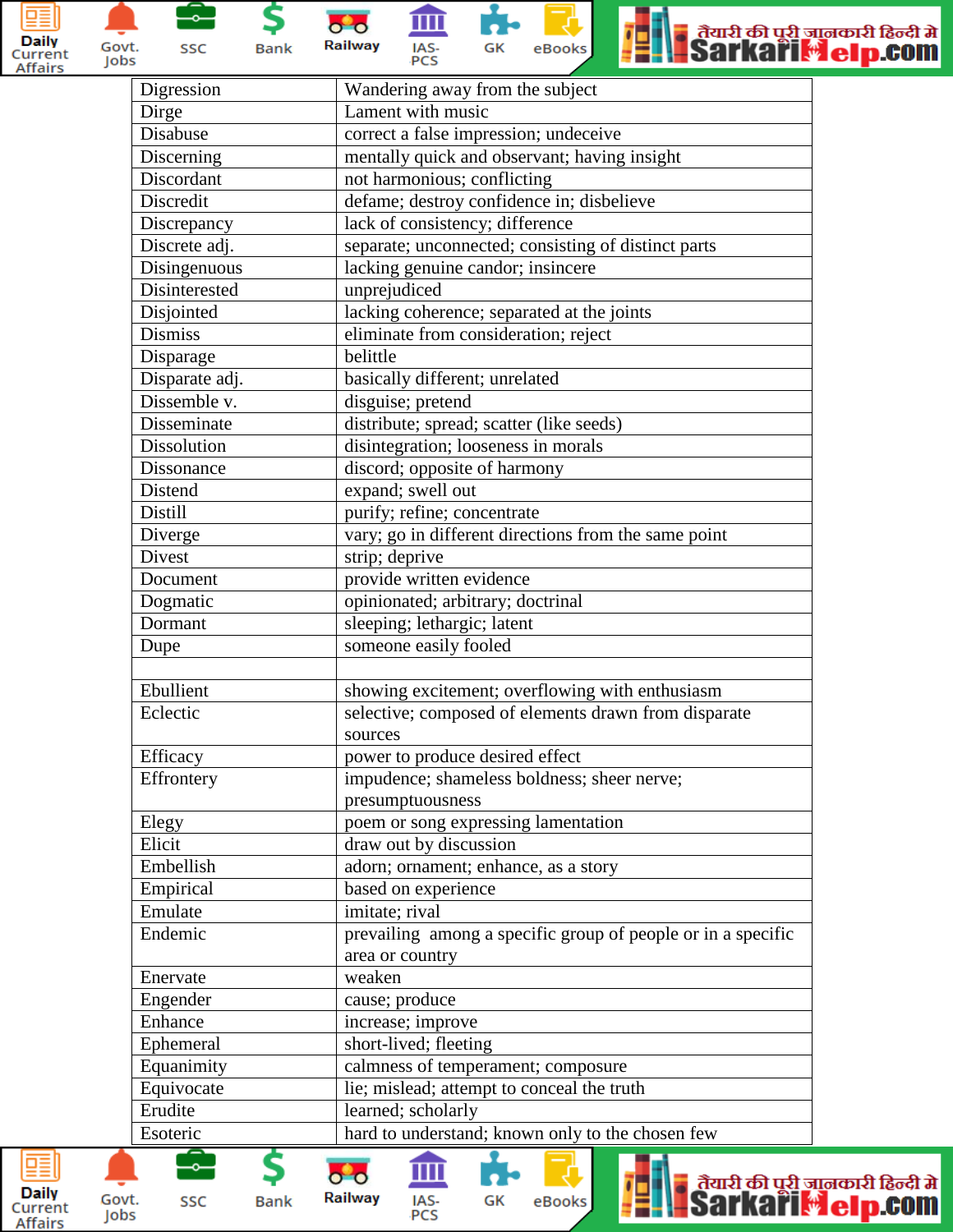



\$ **Bank** 









| Eulogy        | expression of praise, often on the occasion of someone's  |
|---------------|-----------------------------------------------------------|
|               | death                                                     |
| Euphemism     | mild expression in place of an unpleasant one             |
| Exacerbate    | worsen; embitter                                          |
| Exculpate     | clear from blame                                          |
| Exigency      | urgent situation; pressing needs or demands; state of     |
|               | requiring immediate attention                             |
| Extrapolation | projection; conjecture                                    |
|               |                                                           |
| Facetious     | joking (often inappropriately); humorous                  |
| Facilitate    | help bring about; make less difficult                     |
| Fallacious    | false; misleading                                         |
| Fatuous       | brainless; inane; foolish, yet smug                       |
| Fawning       | trying to please by behaving obsequiously, flattering, or |
|               | cringing                                                  |
| Felicitous    | apt; suitably expressed; well chosen                      |
| Fervor        | glowing ardor; intensity of feeling                       |
| Flag          | droop; grow feeble                                        |
| Fledgling     | inexperienced                                             |
| Flout         | reject; mock; show contempt for                           |
| Foment        | stir up; instigate                                        |
| Forestall     | prevent by taking action in advance                       |
| Frugality     | thrift; economy                                           |
| Futile        | useless; hopeless; ineffectual                            |
|               |                                                           |
| Gainsay       | deny                                                      |
| Garrulous     | loquacious; talkative; wordy                              |
| Goad          | urge on                                                   |
| Gouge         | overcharge                                                |
| Grandiloquent | pompous; bombastic; using high-sounding language          |
| Gregarious    | sociable                                                  |
| Guileless     | without deceit                                            |
| Gullible      | easily deceived                                           |
|               |                                                           |
| Harangue      | long, passionate, and vehement speech                     |
| Homogeneous   | of the same kind                                          |
| Hyperbole     | exaggeration; overstatement                               |
|               |                                                           |
| Iconoclastic  | attacking cherished traditions                            |
| Idolatry      | worship of idols; excessive admiration                    |
| Immutable     | unchangeable                                              |
| Impair        | injure; hurt                                              |
| Impassive     | without feeling; imperturbable; stoical                   |
| Impede        | hinder; block                                             |
| Impermeable   | impervious; not permitting passage through its substance  |
| Imperturbable | calm; placid                                              |
| Impervious    | impenetrable; incapable of being damaged or distressed    |
| Implacable    | incapable of being pacified                               |
|               |                                                           |





Govt.

Jobs

\$

**Bank** 



血

IAS-<br>PCS



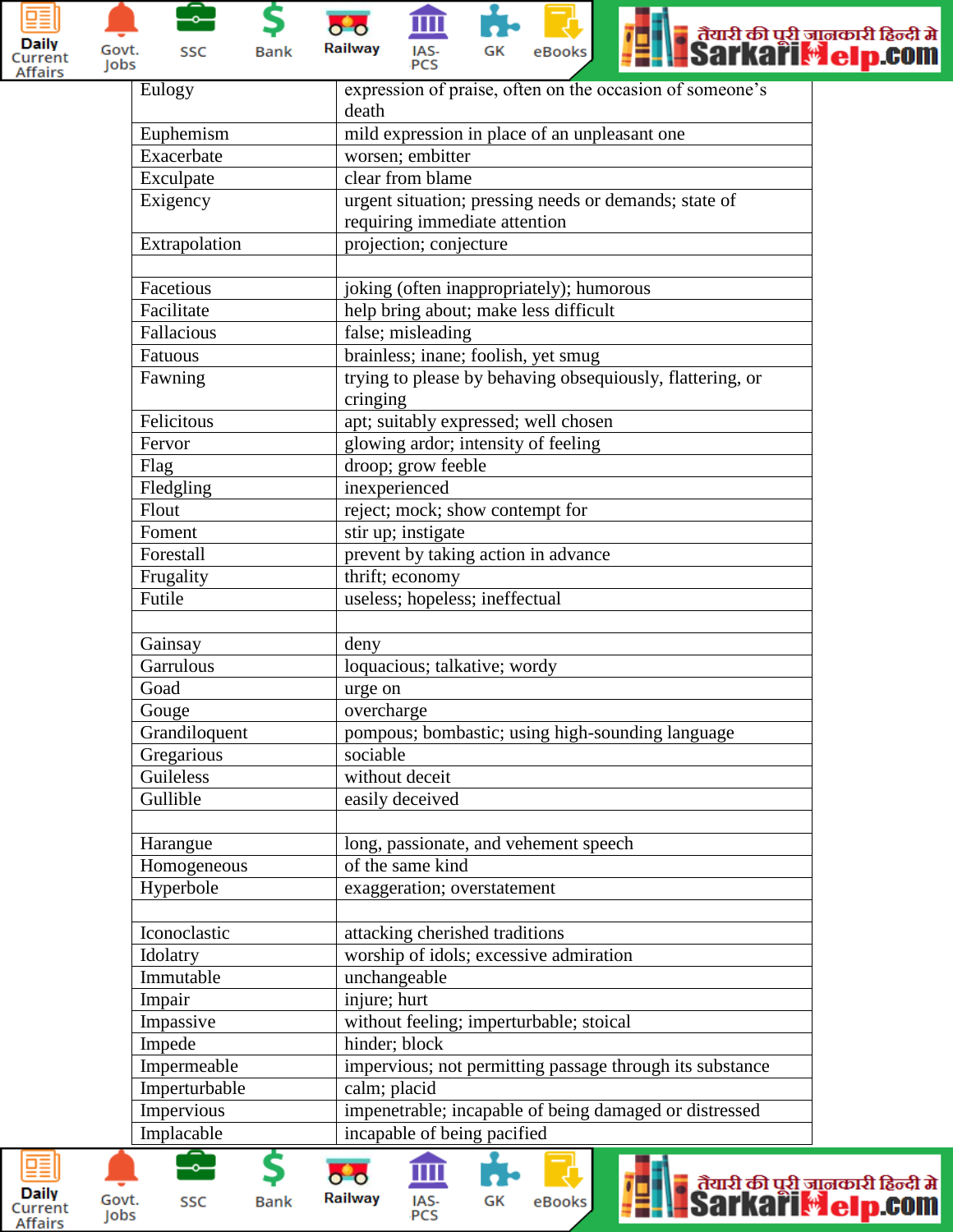



\$ SSC

 $\overline{\ }$ 

**Bank** 







| Implicit         | understood but not stated                                     |
|------------------|---------------------------------------------------------------|
| Implode          | burst inward                                                  |
| Inadvertently    | unintentionally; by oversight; carelessly                     |
| Inchoate adj.    | recently begun; rudimentary; elementary                       |
| Incongruity      | lack of harmony; absurdity                                    |
| Inconsequential  | insignificant; unimportant                                    |
| Incorporate      | introduce something into a larger whole; combine; unite       |
| Indeterminate    | uncertain; not clearly fixed; indefinite                      |
| Indigence        | poverty                                                       |
| Indolent         | Lazy                                                          |
| Inert            | inactive; lacking power to move                               |
| Ingenuous        | naive and trusting; young; unsophisticated                    |
| Inherent         | firmly established by nature or habit                         |
| Innocuous        | Harmless                                                      |
| Insensible       | unconscious; unresponsive                                     |
| Insinuate        | hint; imply; creep in                                         |
| Insipid          | lacking in flavor; dull                                       |
| Insularity       | narrow-mindedness; isolation                                  |
| Intractable      | unruly; stubborn; unyielding                                  |
| Intransigence n. | refusal of any compromise; stubbornness                       |
| Inundate         | overwhelm; flood; submerge                                    |
| Inured adj.      | accustomed; hardened                                          |
| Invective n.     |                                                               |
|                  | abuse                                                         |
| Irascible        | irritable; easily angered                                     |
| Irresolute       | uncertain how to act; weak                                    |
| Itinerary        | plan of a trip                                                |
|                  |                                                               |
| Laconic          | brief and to the point                                        |
| Lassitude        | languor; weariness                                            |
| Latent           | potential but undeveloped; dormant; hidden                    |
| Laud v.          | praise                                                        |
| Lethargic        | drowsy; dull                                                  |
| Levee            | stone embankment to prevent flooding                          |
| Levity           | lack of seriousness or steadiness; frivolity                  |
| Log              | record of a voyage or flight; record of day-to-day activities |
| Loquacious       | talkative                                                     |
| Lucid            | easily understood; clear; intelligible                        |
| Luminous         | shining; issuing light                                        |
|                  |                                                               |
| Magnanimity      | Generosity                                                    |
| Malingerer       | one who feigns illness to escape duty                         |
| Malleable        | capable of being shaped by pounding; impressionable           |
| Maverick         | rebel; nonconformist                                          |
| Mendacious       | lying; habitually dishonest                                   |
| Metamorphosis    | change of form                                                |
| Meticulous       | excessively careful; painstaking; scrupulous                  |
| Misanthrope      | one who hates mankind                                         |
| Mitigate         | appease; moderate                                             |
|                  |                                                               |

ń.

GK

m

IAS-<br>PCS

귕

eBooks

ļ.

ä

ा तैयारी की पूरी जानकारी हिन्दी में<br>- Sarkari <mark>: el p.com</mark>



Govt.

Jobs

\$

**Bank** 

 $\bullet$   $\bullet$ 

**Railway** 

-62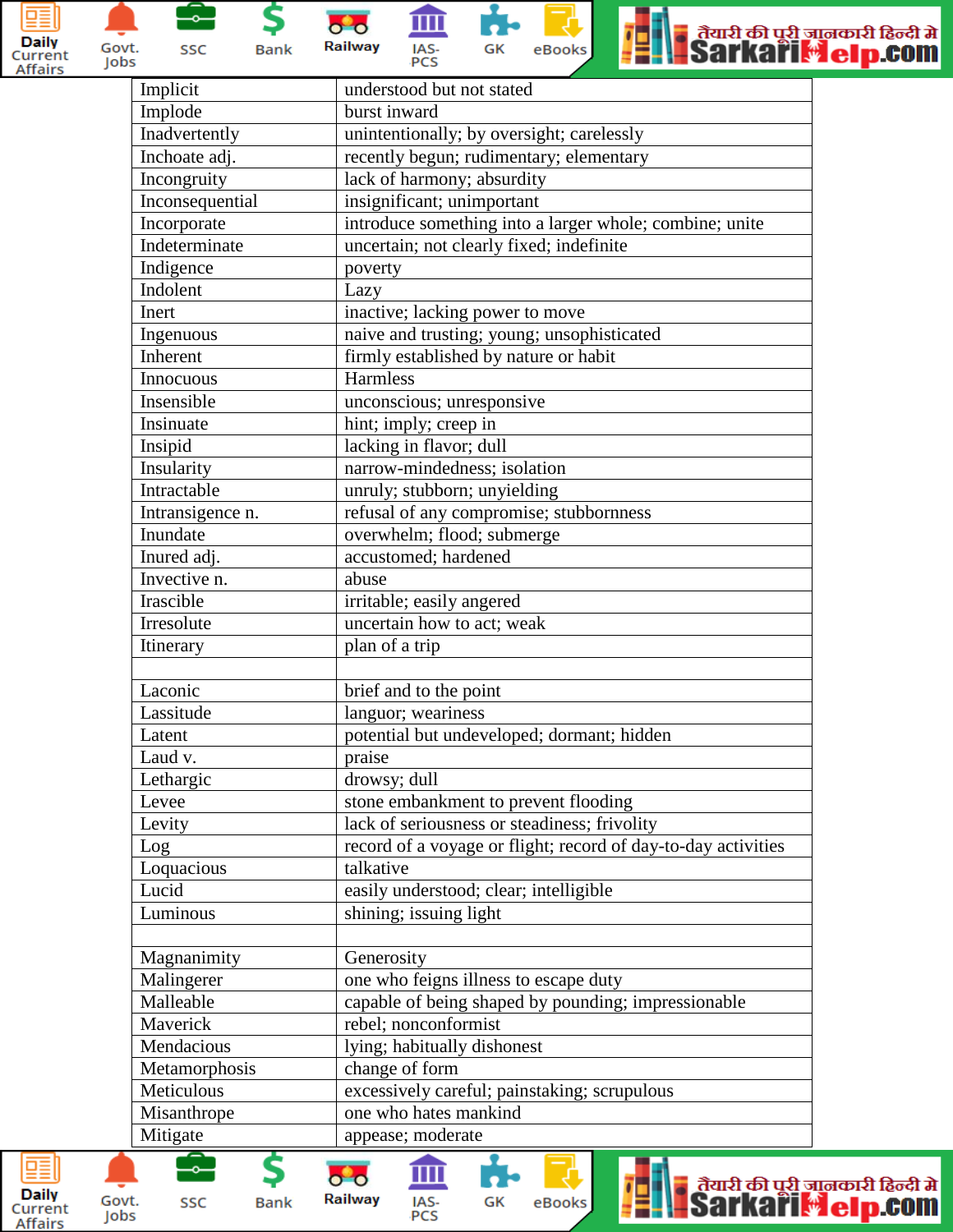



\$  $\overline{\phantom{0}}$ SSC **Bank** 

血  $\bullet$   $\bullet$ Railway IAS-<br>PCS





| Mollify          | soothe                                                      |
|------------------|-------------------------------------------------------------|
| Morose           | ill-humored; sullen; melancholy                             |
| Mundane          | worldly as opposed to spiritual; everyday                   |
|                  |                                                             |
| Negate           | cancel out; nullify; deny                                   |
| Neophyte         | recent convert; beginner                                    |
|                  |                                                             |
| Obdurate adj.    | stubborn                                                    |
| Obsequious       | lavishly attentive; servile; sycophantic                    |
| Obviate          | make unnecessary; get rid of                                |
| Occlude          | shut; close                                                 |
| <b>Officious</b> | meddlesome; excessively pushy in offering one's services    |
| Onerous          | burdensome                                                  |
| Opprobrium       | infamy; vilification                                        |
| Oscillate        | vibrate; waver                                              |
| Ostentatious     | showy; pretentious; trying to attract attention             |
|                  |                                                             |
| Paragon          | model of perfection                                         |
| Partisan         | one-sided; prejudiced; committed to a party                 |
| Pathological     | pertaining to disease                                       |
| Paucity          | Scarcity                                                    |
| Pedantic         | showing off learning; bookish                               |
| Penchant         | strong inclination; liking                                  |
| Penury           | severe poverty; stinginess                                  |
| Perennial        | something long-lasting                                      |
| Perfidious       | treacherous; disloyal                                       |
| Perfunctory      | superficial; not thorough; lacking interest, care, or       |
|                  | enthusiasm                                                  |
| Permeable        | penetrable; porous; allowing liquids or gas to pass through |
| Pervasive        | spread throughout                                           |
| Phlegmatic       | calm; not easily disturbed                                  |
| Piety            | devoutness; reverence for God                               |
| Placate          | pacify; conciliate                                          |
| Plasticity       | ability to be molded                                        |
| Platitude n.     | trite remark; commonplace statement                         |
| Plethora         | excess; overabundance                                       |
| Plummet          | fall sharply                                                |
| Porous           | full of pores; like a sieve                                 |
| Pragmatic        | practical (as opposed to idealistic); concerned with the    |
|                  | practical worth or impact of something                      |
| Preamble         | introductory statement                                      |
| Precarious       | uncertain; risky                                            |
| Precipitate adj. | rash, premature, hasty, sudden                              |
| Precursor        | forerunner                                                  |
| Presumptuous     | arrogant; taking liberties                                  |
| Prevaricate      | lie                                                         |
| Pristine         | characteristic of earlier times; primitive; unspoiled       |
| Probity          | uprightness; incorruptibility                               |
|                  |                                                             |

ń.

GK

m

IAS-<br>PCS

긯

eBooks





\$

**Bank** 

 $\bullet$   $\bullet$ 

**Railway** 

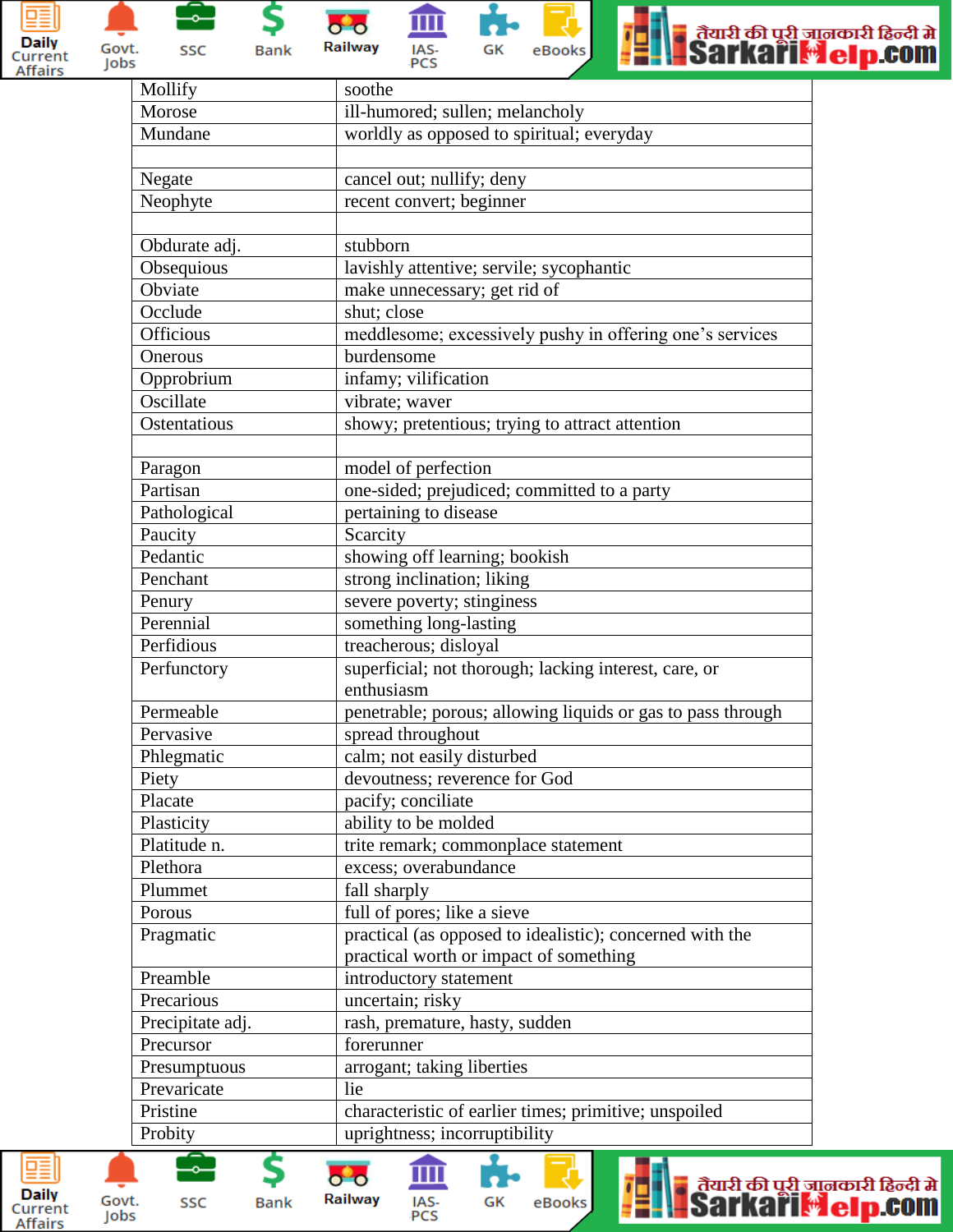

Govt.

Jobs



\$ **Bank** 

Railway IAS-<br>PCS

 $\bullet$   $\bullet$ 

Railway

**Bank** 

IAS-<br>PCS

m





| Problematic  | doubtful; unsettled; questionable; perplexing                 |
|--------------|---------------------------------------------------------------|
| Prodigal     | wasteful; reckless with money                                 |
| Profound     | deep; not superficial; complete                               |
| Prohibitive  | tending to prevent the purchase or use of something; inclined |
|              | to prevent or forbid                                          |
| Proliferate  | grow rapidly; spread; multiply                                |
| Propensity   | natural inclination                                           |
| Propitiate   | appease                                                       |
| Propriety    | fitness; correct conduct                                      |
| Proscribe    | ostracize; banish; outlaw                                     |
| Pungent      | stinging; sharp in taste or smell; caustic                    |
|              |                                                               |
| Qualified    | limited; restricted                                           |
| Quibble      | minor objection or complaint                                  |
| Quiescent    | at rest; dormant; temporarily inactive                        |
|              |                                                               |
| Rarefied     | made less dense (of a gas)                                    |
| Recalcitrant | obstinately stubborn; determined to resist authority; unruly  |
| Recant       | disclaim or disavow; retract a previous statement; openly     |
|              | confess error                                                 |
| Recluse      | hermit; loner                                                 |
| Recondite    | abstruse; profound; secret                                    |
| Refractory   | stubborn; unmanageable                                        |
| Refute       | disprove                                                      |
| Relegate     | banish to an inferior position; delegate; assign              |
| Reproach     | express disapproval or disappointment                         |
| Reprobate    | person hardened in sin; devoid of a sense of decency          |
| Repudiate    | disown; disavow                                               |
| Rescind      | cancel                                                        |
| Resolution   | Determination                                                 |
| Resolve      | determination; firmness of purpose                            |
| Reticent     | reserved; uncommunicative; inclined to silence                |
| Reverent     | respectful; worshipful                                        |
|              |                                                               |
| Sage         | person celebrated for wisdom                                  |
| Salubrious   | healthful                                                     |
| Sanction     | approve; ratify                                               |
| Satiate      | satisfy fully                                                 |
| Saturate     | soak thoroughly                                               |
| Savor        | enjoy; have a distinctive flavor, smell, or quality           |
| Secrete      | hide away or cache; produce and release a substance into an   |
|              | organism                                                      |
| Shard        | fragment, generally of pottery                                |
| Skeptic      | doubter; person who suspends judgment until having            |
|              | examined evidence supporting a point of view                  |
| Solicitous   | worried; concerned                                            |
| Soporific    | sleep-causing; marked by sleepiness                           |
| Specious     | seemingly reasonable but incorrect; misleading (often         |
|              |                                                               |
|              | तैयारी की परी ज                                               |

eBooks

GK

ा तैयारी की पूरी जानकारी हिन्दी में<br>- Sarkari Melp.com